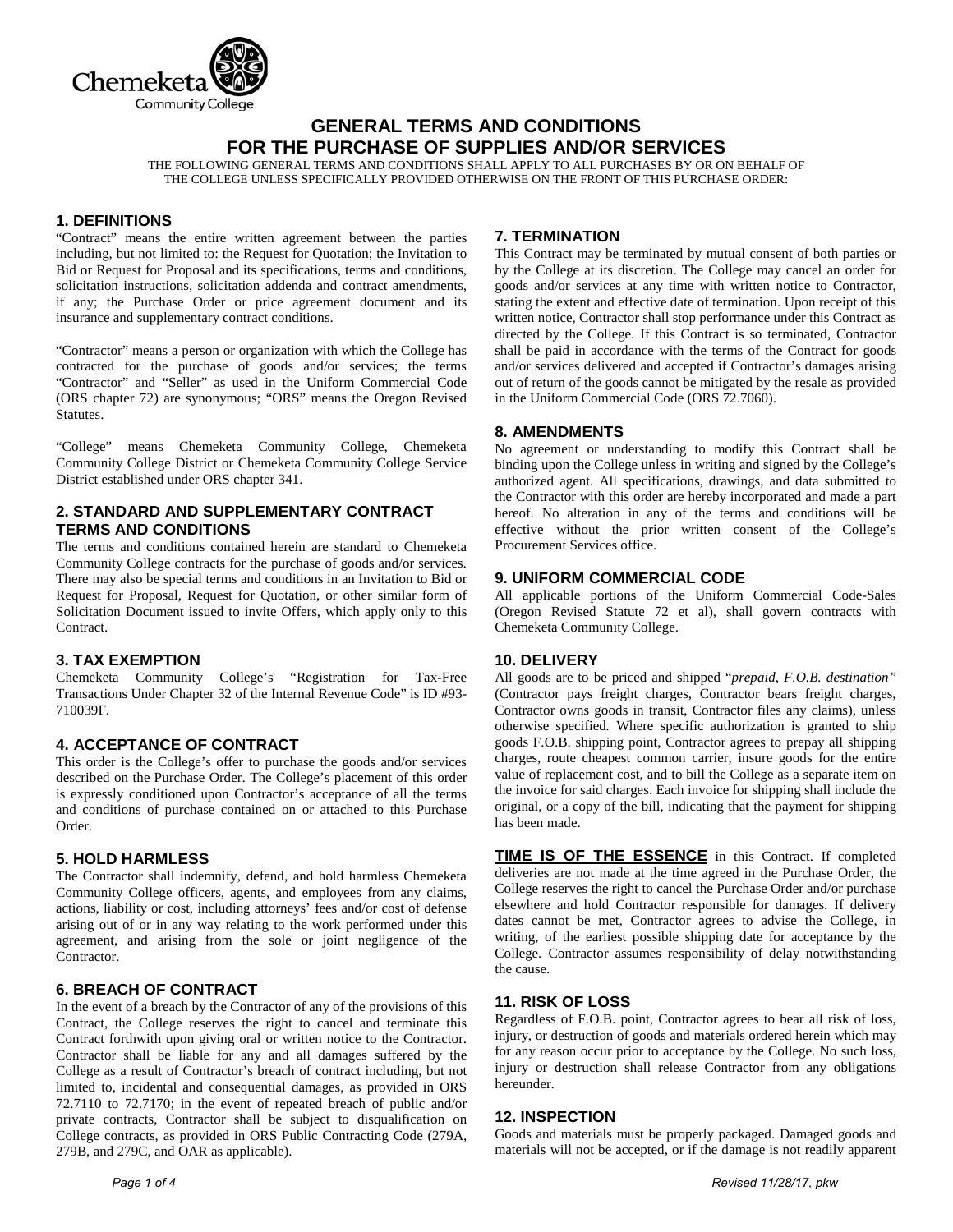at the time of delivery, the goods shall be returned at no cost to the College. The College reserves the right to inspect the goods at a reasonable time subsequent to delivery where circumstances or conditions prevent effective inspection of the goods at the time of delivery. If Contractor is unable or refuses to cure any defects within a time deemed reasonable by the College, the College may reject the goods and cancel the Contract in whole or in part. Nothing in this paragraph shall in any way affect or limit the College's rights as buyer, including the rights and remedies relating to rejection under ORS 72.6020 and revocation of acceptance under ORS 72.6080.

## **13. PATENTS, COPYRIGHTS, TRADEMARKS, OR FRANCHISE INFRINGEMENTS**

If an article sold and delivered to the College hereunder shall be protected by any applicable patent, copyright, trademark, or franchise the Contractor agrees to indemnify and save harmless the College, from and against any and all suits, claims, judgments, and costs instituted or recovered against it by any person whomsoever on account of the use or sale of such articles by the College in violation or right under such patent or copyright.

# **14. NON-WAIVER OF RIGHTS**

No failure of either party to exercise any power given to it hereunder or to insist upon strict compliance by the other party with its obligations hereunder, and no custom or practice of the parties at variance with the terms hereof, nor any payment under this agreement shall constitute a waiver of either party's right to demand exact compliance with the terms hereof.

## **15. SEVERABILITY**

If any provision of this Contract is declared by a court of competent jurisdiction to be illegal or in conflict with the law, the validity of the remaining terms and provisions shall not be affected, and the rights and obligations of the parties shall be construed and enforced as if the Contract did not contain the particular provision held invalid.

## **16. MATERIAL SAFETY DATA SHEETS**

Proper Material Safety Data Sheets, in compliance with Occupational Safety and Health Administration's (OSHA's) Hazard Communication Standard, must be provided by the Contractor to the College at the time of purchase.

## **17. COMPLIANCE WITH LAWS**

The Contractor certifies that in performing this contract it will comply with all applicable provisions of the federal, state and local laws, regulations, rules, orders, codes, and ordinances applicable to the provision of goods and/or services under this Contract, including, without limitation, the provisions of ORS 279C.505, 279C.515, and 279B.235, as set forth below and the provisions of: (i) Title VI of the Civil Rights Act of 1964; (ii) Section V of the Rehabilitation Act of 1973; (iii) the Americans with Disabilities Act of 1990 (Pub L No. 101- 336), ORS 659.800 et al, and all amendments of regulations and administrative rules established pursuant to those laws; and (iv) all other applicable requirements of federal and state civil rights and rehabilitation statutes, rules, and regulations.

# **18. PAYMENTS REQUIRED BY ORS 279B.220, 279C.230, 297C.505, and 279C530**

For all goods and/or services provided under this Contract, Contractor shall: (1) pay promptly, as due, all persons supplying labor and/or material; (ii) pay all contributions or amounts due the Industrial Accident Fund from the Contractor or any subcontractor; (iii) not permit any lien or claim to be filed or prosecuted against the state, county, school district, municipality, municipal corporation or subdivision thereof; (iv) pay to the Oregon Department of Revenue all sums withheld from employees pursuant to ORS 316.167; (v) promptly, as due, make payment to any person, co-partnership, association or corporation

furnishing medical, surgical and hospital care services or other needed care and attention, incident to sickness or injury, to the employees of the contractor, of all sums that the contractor agrees to pay for the services and all moneys and sums that the contractor collected or deducted from the wages of employees under any law, Contract or agreement for the purpose of providing or paying for the services; and (vi) provide and maintain workers' compensation coverage for its employees, officers, agents or partners, or for any subject worker and all subject employers working under the Contract are either employers that will comply with ORS 656.017 or are employers that are exempt under ORS 656.126.

### **19. CONDITION FOR LAWN AND LANDSCAPE MAINTENANCE CONTRACT AS REQUIRED BY ORS 279B.225**

Contractor shall salvage, recycle, compost or mulch yard waste material at an approved site, if feasible and cost-effective.

# **20. COLLEGE PAYMENT OF CONTRACTOR CLAIMS AS REQUIRED BY ORS 279C.515**

If Contractor fails, neglects, or refuses to pay promptly as due, any claim for labor or services furnished to the Contractor or any subcontractor by any person in connection with the goods provided under this Contract, the College may pay such claim and charge the amount of the payment against funds due or to become due the Contractor under this Contract. The payment of a claim by the College pursuant to ORS 279C.515 shall not relieve the Contractor or its surety, if any, from obligation with respect to any unpaid claims.

## **21. HOURS OF LABOR**

No person shall be employed by the Contractor for more than eight hours in any one day, or 40 hours in any one week, except in cases of necessity, emergency, or where public policy absolutely requires it, and in such cases the laborer shall be paid at least time-and-a-half pay for all overtime in excess of eight hours a day and for work performed on Saturday and on any legal holiday specified in ORS 279B.020 and 279C.540.

## **22. SAFETY AND HEALTH REQUIREMENTS**

Goods and services provided under this Contract shall comply with all federal Occupational Safety and Health Administration (OSHA) requirements and with all Oregon safety and health requirements, including those of the State Workers' Compensation Division.

## **23. AWARD TO FOREIGN CONTRACTOR**

If Contractor is not domiciled in or registered to do business in the State of Oregon, Contractor shall promptly provide to the Oregon Department of Revenue and the Secretary of State Corporation Division all information required by those agencies relative to this Contract. The College shall withhold final payment under this Contract until Contractor has met this requirement.

## **24. LAWS GOVERNING**

This Contract shall be governed by and construed according to the laws of the State of Oregon. Venue for any action related to this agreement shall be in the Circuit Court for the County of Marion, Oregon. Provided, however, if the claim must be brought in a federal forum, then it shall be brought and conducted solely and exclusively within the United States District Court for the District of Oregon. Contractor hereby consents to the in personam jurisdiction of said courts.

## **25. PREVAILING WAGE**

It shall be the responsibility of the Contractor to comply, when applicable, with prevailing wage rates if the Contract is for a public work subject to Oregon Revised Statutes (ORS) 279C.800 to 279C.870, or the Davis-Bacon Act (40 U.S.C. 3141 to 3148), and to pay workers not less than the specified minimum hourly rate of wage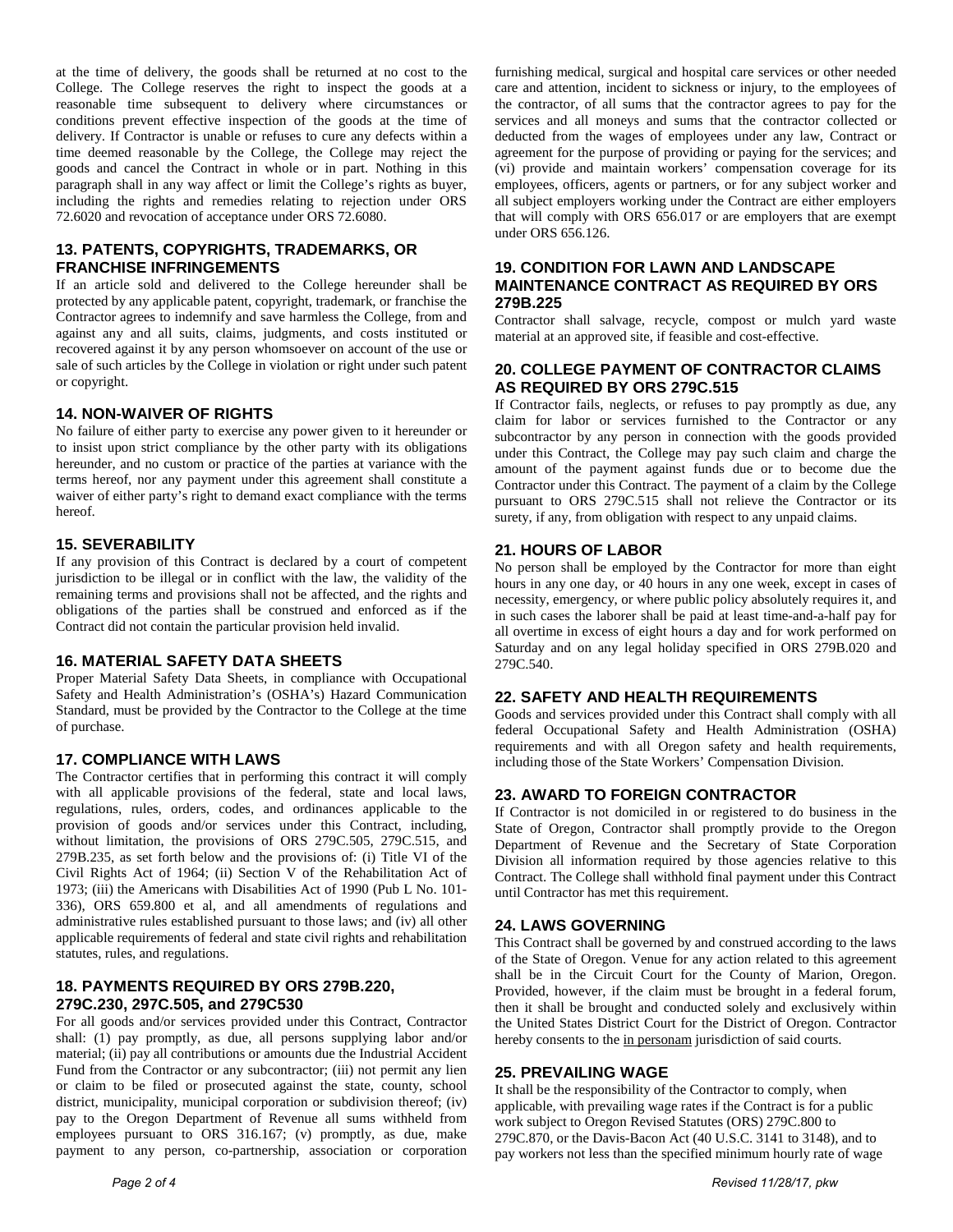in accordance with ORS 279C.838, 279C.840 or U.S.C. 3141 to 3148, and to pay the higher of the applicable state or federal prevailing rate of wage to workers on public works projects, if the public works project is subject to both state and federal prevailing wage laws. Prevailing rates of wage are available electronically on the Internet from the State of Oregon Bureau of Labor and Industries' website @ appearing on the face of this Purchase Order. It shall be the responsibility of the Contractor to monitor the prevailing wage rates during the project for any increase in rates and to adjust wage rates

# **26. PUBLIC WORKS BOND AS REQUIRED BY ORS 279C.830**

If the Contract is for a public work, Contractor must have a public works bond filed with the State of Oregon Construction Contractors Board before starting work on the project subject to Oregon Revised Statute (ORS), 279C.830, unless exempt under ORS 279C.836(7) or (8), and Contractor must include in every subcontract, a provision requiring the subcontractor to have a public works bond filed with the Construction Contractors Board before starting work on the project, unless exempt under ORS 279C.836(7) or (8).

## **27. PAYMENT TERMS**

Chemeketa Community College's payment terms are net 30. In the event the College is entitled to a cash discount, the period of computation shall commence on the date the entire order is delivered or upon receipt of correctly completed invoice(s), whichever is *later*. If an adjustment in payment is necessary due to damage, the cash discount period shall commence on the date final approval for payment is authorized.

### **28. PAYMENT**

accordingly.

All invoices shall be addressed to Accounts Payable, Chemeketa Community College, PO Box 14007, Salem, Oregon 97309, as indicated on the front of this Purchase Order and must include Contractor's name and phone number, Purchase Order number, and clearly list quantities, item descriptions, and units of measure. All payments to the Contractor shall be remitted by mail unless previous arrangements for ACH credit/direct deposit have been made. Please contact Accounts Payable @ 503-399-5014 for information on direct deposit.

### **29. WARRANTIES**

Unless otherwise stated, all goods shall be new and current model and shall carry full manufacturer warranties. The Contractor warrants to the College that all goods and services furnished hereunder will conform in all respects to the terms of this order, including any drawings, specifications, standards incorporated herein, materials, workmanship, and be free from such defects in design. Contractor warrants and represents that all goods and services contained herein are free and clear of all liens, claims, or encumbrances of any kind whatsoever. In addition, Contractor warrants the goods and services are suitable for and will perform in accordance with the purposes for which they were intended. Contractor agrees to accept for credit, repair, or replacement, at no charge, any items received defective by the College or proven defective during the agreed warranty period and to be responsible for ALL transportation costs for return to the Contractor, and when repaired or replaced, returned to the College. All implied and expressed warranty provisions of the Uniform Commercial Code (ORS chapter 72) are incorporated in this Contract. All warranties shall run to the College.

### **30. NON-DISCRIMINATION**

Pursuant to the equal opportunity and affirmative action provisions of Section 202 of Executive Order 11246, Section 504 of the Rehabilitation Act of 1973, Title VI of the Civil Rights Act of 1964, the Age Discrimination Act, and the Americans with Disabilities Act, and amendments thereto to the extent the same are applicable to the manufacture and/or sale of the goods purchased hereunder, or the contracting and/or subcontracting of services or work hereunder, the

[http://egov.oregon.gov/BOLI/WHD/PWR/pwr\\_book.shtml,](http://egov.oregon.gov/BOLI/WHD/PWR/pwr_book.shtml) and shall be incorporated herein by reference. (Hard copies of the applicable Prevailing Wage Rates may also be obtained by calling 503-399-5014 and requesting a copy.) Rates shall be those in effect when the public contract was first advertised, but if not advertised, then the earliest date

Contractor agrees not to discriminate against any client, employee, or applicant for employment or for services, because of race, religion, color, sex, age, national origin, ethnic origin, sexual orientation, gender identity, marital status, citizenship status, pregnancy and related conditions, family relationship, veteran's status, disabilities, tobacco usage during work hours, whistle blowing, victim of domestic violence and genetic information in any educational programs, activities of employment, with regard to, but not limited to, the following: employment upgrading, demotion or transfer; recruitment or recruitment advertising; layoffs or termination; rates of pay or other forms of compensation; selection for training; rendition of services. It is further understood that any Contractor who is in violation of this clause may be barred forthwith from receiving awards of any Purchase Order, purchase agreement, contract, or similar acquisition instrument, from the College unless a satisfactory showing is made that discriminatory practices have terminated and that a recurrence of such acts is unlikely.

## **31. SUBCONTRACTING AND ASSIGNMENT**

Contractor shall not assign this Contract, in whole or in part, or any right or obligation hereunder, without College's prior written approval. Contractor shall require any approved subcontractor or assignee to agree, as pertains to the portion subcontracted or assigned, to comply with all obligations specified in this Contract. Notwithstanding College's approval of a subcontractor or assignee, Contractor shall remain obligated for full performance of this Contract and College shall incur no obligation to any subcontractor or assignee. Furthermore, the provisions or monies due under this Contract shall not be assignable.

## **32. ATTORNEY FEES**

Contractor covenants and agrees that in the event suit is instituted by the College for any default on the part of the Contractor, Contractor shall pay to the College all expenses incurred by the College in connection therewith, and reasonable attorney's fees.

## **33. INDEPENDENT CONTRACTOR**

If Contractor is engaged as an Independent Contractor, the College will report all payments made to the Contractor, including any expenses, in accordance with Federal Internal Revenue and State of Oregon Department of Revenue regulations, and Contractor will be responsible for: (a) all applicable Federal or State taxes, and will not be eligible for any Social Security, Worker's Compensation, or Unemployment Insurance benefits except as a Self-Employed individual; (b) furnishing the College with a Request for Taxpayer Identification and Number and Certification (W9), or a Certificate of Foreign Status (W8), if a non-resident alien and exemption from federal withholding tax is claimed.

## **34. ACCESS TO RECORDS**

The College, the Secretary of State Audits Division of the State of Oregon, the federal government, and their duly authorized representatives shall have access to the books, documents, papers, and records of the Contractor, which are directly pertinent to this specific Contract for the purpose of making audit, examination, excerpts and transcripts.

### **35. FORCE MAJEURE**

Neither party to this Contract shall be held responsible for delay or default caused by fire, riot, acts of God and/or war, which is beyond the party's reasonable control. The College may terminate this Contract